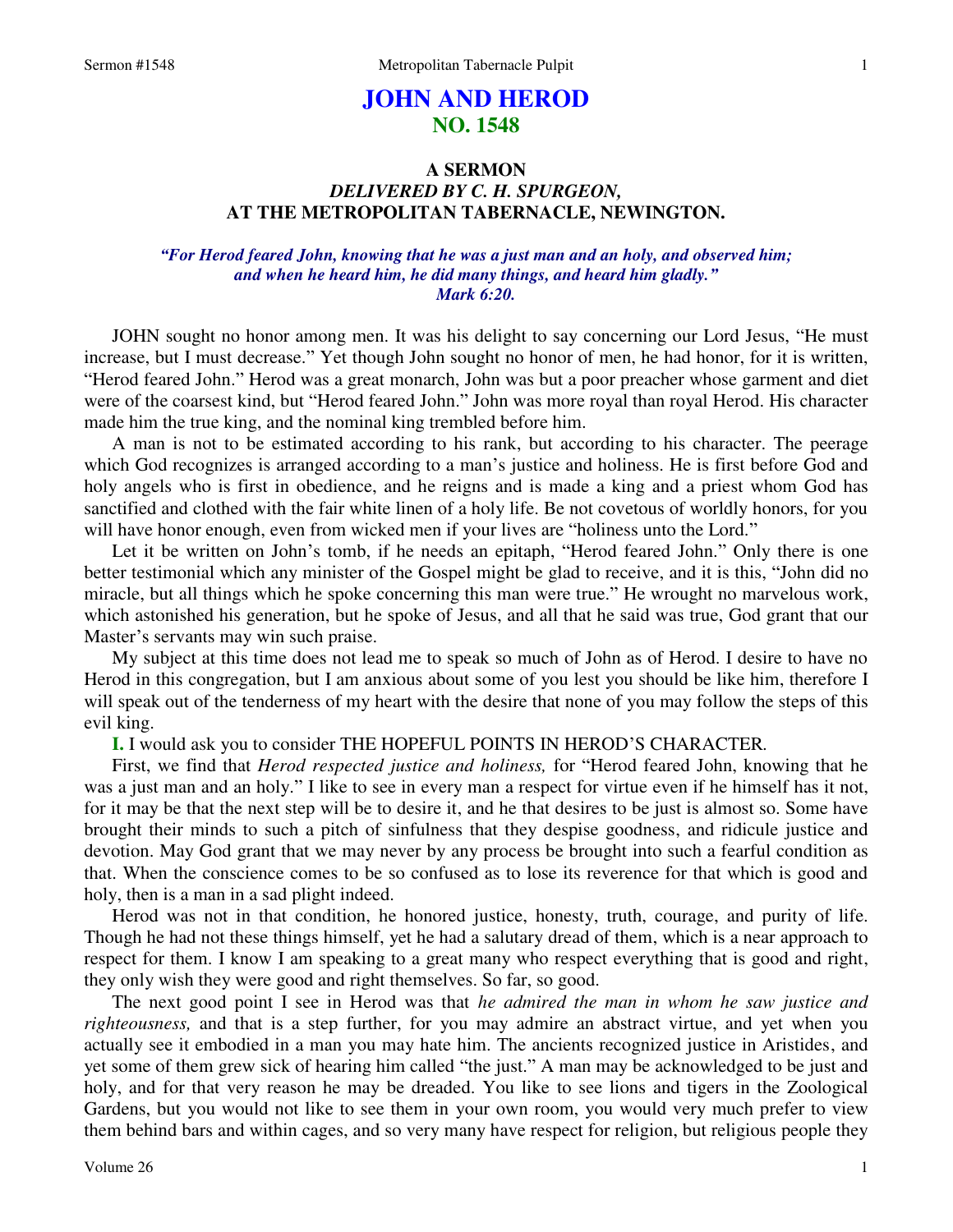cannot bear. They admire justice! How eloquently they speak of it, but they do not like to deal justly. They admire holiness! but if they come across a saint they persecute him. "Herod feared John," and tolerated John, and went the length of even keeping John for a while out of the hands of Herodias. Many of you like the company of God's people, in fact, you are out of your element when you get with the profane, you cannot endure them, and from those that practice debasing vices you fly at once. You delight in choice company. So far, so good, but that is not enough, we must go much further, or else we may remain like Herod after all.

 A third good point about Herod was that *he listened to John*. It is nothing wonderful that you and I should listen to sermons, but it is rather wonderful that a king should do so, and such a king as Herod. Monarchs do not often care for religious discourses, except such as come from court preachers, who wear fine raiment, and use soft speech. John was not the kind of man for a king's palace—too rough, too blunt, too plain-speaking, his words thrust too much home, yet Herod heard him gladly. It was a hopeful point in his character that he would hear a man who preached justice, holiness, and the "Lamb of God that takes away the sin of the world."

 It is a fine point and a hopeful point in any man that he will hear and listen to an honest proclamation of God's Word, even though it comes home to his conscience. Perhaps I address some of you who hear the Gospel only now and then, and when you drop into a religious meeting you are like the dog in the library who would gladly have changed all the books for a single bone. There are many such people in London. Religion does not suit them, places of entertainment are much more to their minds. Some say of the preacher, "I won't hear him again, he cuts too closely, he is too personal." John said to Herod that it was not lawful for him to have his brother's wife, but though he spoke so plainly, Herod listened to him, because "he was a just man and an holy." That was well of Herod, and it is well in you, my friend, if you are willing to hear the Gospel, however practically it is spoken. So far, so good.

 But there was a better point still in Herod, *he obeyed the word* to which he listened. Herod heard John gladly, "And when he heard him he did many things." Many of our hearers do nothing, they hear, they hear, they hear, and that is the end of it. They learn the way, they know the way, they are expert in the way, but they do not follow the way. They hear the Gospel invitation, but they come not to the feast. Some seem to think that religious duty lies in hearing first, and talking afterwards, but they are mistaken. Herod knew better than that. He was not a hearer only. He did *do* something, and it is remarkable that the text tells us that "he did *many things."*

 Perhaps these were some of the many things—he discharged a tax-gatherer who imposed upon the people, or righted the wrongs of a neglected widow, or altered a cruel law which he had promulgated, or changed his habits and manners in certain respects, certainly in many points he was an improved man, for John the Baptist had an influence with him for good, "For Herod feared John, and when he heard him he did many things."

 I am speaking to some who, when they hear a sermon, put a part of it into practice, and they have done many things since they first attended here, for which we are very grateful. I have known a man become charmed with the Gospel, and he has given up his drunkenness, and his Sabbath-breaking, and he has tried, and succeeded, in a great measure, in leaving off profane language, and thus he has greatly improved. And yet, and yet he is only a Herod, after all, for Herod *was* Herod, after he had done many things, and in his heart he was still prepared for all sorts of wickedness. Yet he did amend somewhat, and so far, so good.

 There was another point about Herod, namely, that *he continued to hear the preacher gladly,* for it is put into the end of the verse as if to indicate that he heard John still. John touched his conscience, but after all, he still *heard him gladly*. He said, "Send for John the Baptist again." Harry the Eighth would listen to Hugh Latimer though Hugh denounced him to his face, and even sent him on his birthday a handkerchief, on which was marked the text, "Whoremongers and adulterers God will judge." Hal cried, "Let us hear honest Hugh Latimer." Even bad men admire those who tell them the truth. However unwelcome the warning, they believe it to be honestly spoken and therefore they respect the preacher.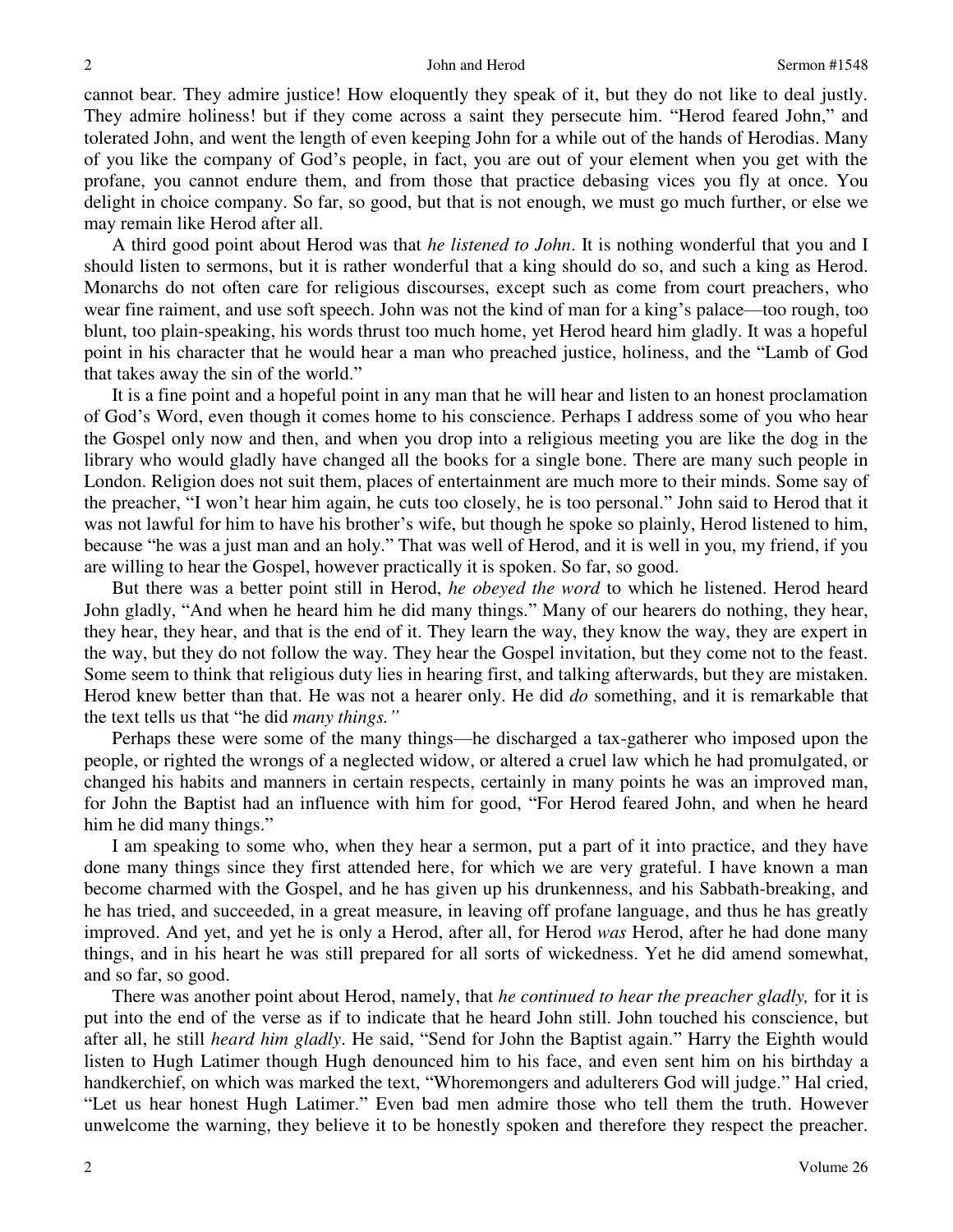### Sermon #1548 3

This is a good point. You who are present and unconverted have heard most cutting sentences from me, you have heard of "judgment to come," and of that eternal wrath which rests upon those who die in their sins, let me warn you then, that if, after hearing the denunciations of God's Word, you are still willing to hear, I have great hopes of you. So far, so good.

 There was yet one other point about Herod, and that is, *his conscience was greatly affected* through the preaching of John, for I am inclined to think that a certain translation, which renders the passage, "Herod did many things," in another way, may be a correct one, 'Herod was perplexed," or, "Herod was made to hesitate." Such a sense is found in some manuscripts. He loved his sin, and he could see a "beauty of holiness" in religion, and he wished to be holy, but there was Herodias, and he would not give her up.

 When he heard a sermon, he was like a relative of his in after days, "almost persuaded," yet he did not give up his lust. He could not go the whole length John would have him go. He could not leave his bosom sin, and yet he felt as if he wished to leave it. There was a halting between two opinions, a hesitating, a wavering, he was inclined to good if he could have good and have his pleasure too, but his pleasure was so very much his master that he could not escape from it. He was like a bird taken with lime-twigs, he wanted to fly, but sad to say, he was willingly held, limed by his lust.

 This is the case with many of our hearers. Their consciences are not weaned from their sins, they cannot give them up, and yet they wish they could. They linger on the brink, and fear to launch away. They are almost out of Sodom, have almost escaped the fire shower, and yet in all probability they will stand like Lot's wife, a pillar of salt, because they will look back, and love the sin that lingers in their heart. Consciences nowadays seem to have gone out of fashion, but to have a conscience sensitive to the preaching of the Word is an admirable thing, and if you have such a thing, so far, so good.

 **II.** There were six good points about Herod, then. But now, very sorrowfully, I want to indicate THE FLAWS IN THE CASE OF HEROD.

 The first flaw was this, that *though he loved John, he never looked to John's Master*. John never wanted anybody to be his disciple, but he cried, "Behold the Lamb of God." Herod was, after a sort, a follower of John, but never a follower of Jesus. It is easy for you to hear the preacher and love him and admire him, and yet the preacher's Master may be all unknown to you.

 I pray you, dear friends, do not let this be the case with any of you. I am the Bridegroom's friend, and I shall rejoice greatly when the Bridegroom wins your hearts. God forbid that my ministry should ever lead you to myself and cause you to stop there. We are only sign posts pointing to Christ. Go beyond us. Be you followers of us as far as we are followers of Christ, but in no other respect. It is to Christ you must go, the end of all our ministry is Christ Jesus. We want you to go to Him direct, to seek from Him pardon, from Him redemption, from Him a change of heart, from Him a new life, for vain will it be if you have listened to the most faithful of preachers, and have not listened to the preacher's Master and obeyed His gospel. You will be Herods, and nothing more, unless grace leads you to Jesus Christ.

 The second flaw about Herod's case was this, that *he had no respect for goodness in his own heart*. He admired it in another, but there was none of it in himself. Our Savior described Herod admirably. What a master-sketcher of human portraits was Christ! He said of Herod, "Go you and tell that fox." Herod was a foxy man, selfish, full of tricks, timid when he was in the presence of his superiors, but both cruel and bold when he was in the presence of those who could not defend themselves.

 We sometimes meet with these foxy people, they want to go to heaven, but they like the road to hell. They will sing a hymn to Jesus, but a good roaring song they like also when they get merry companions together. By all manner of means, a guinea to the church. Oh yes! admirable thing. But how many guineas are spent upon some secret lust? So many try to dodge between God and Satan. They do not want to fall foul of either. They hold with the hare and run with the hounds, they admire all that is good, but they do not want to have too much of it themselves. It might be inconvenient to carry the cross of Christ on their own shoulders and become precise and exact in their own lives, yet they never say a word against other people doing so.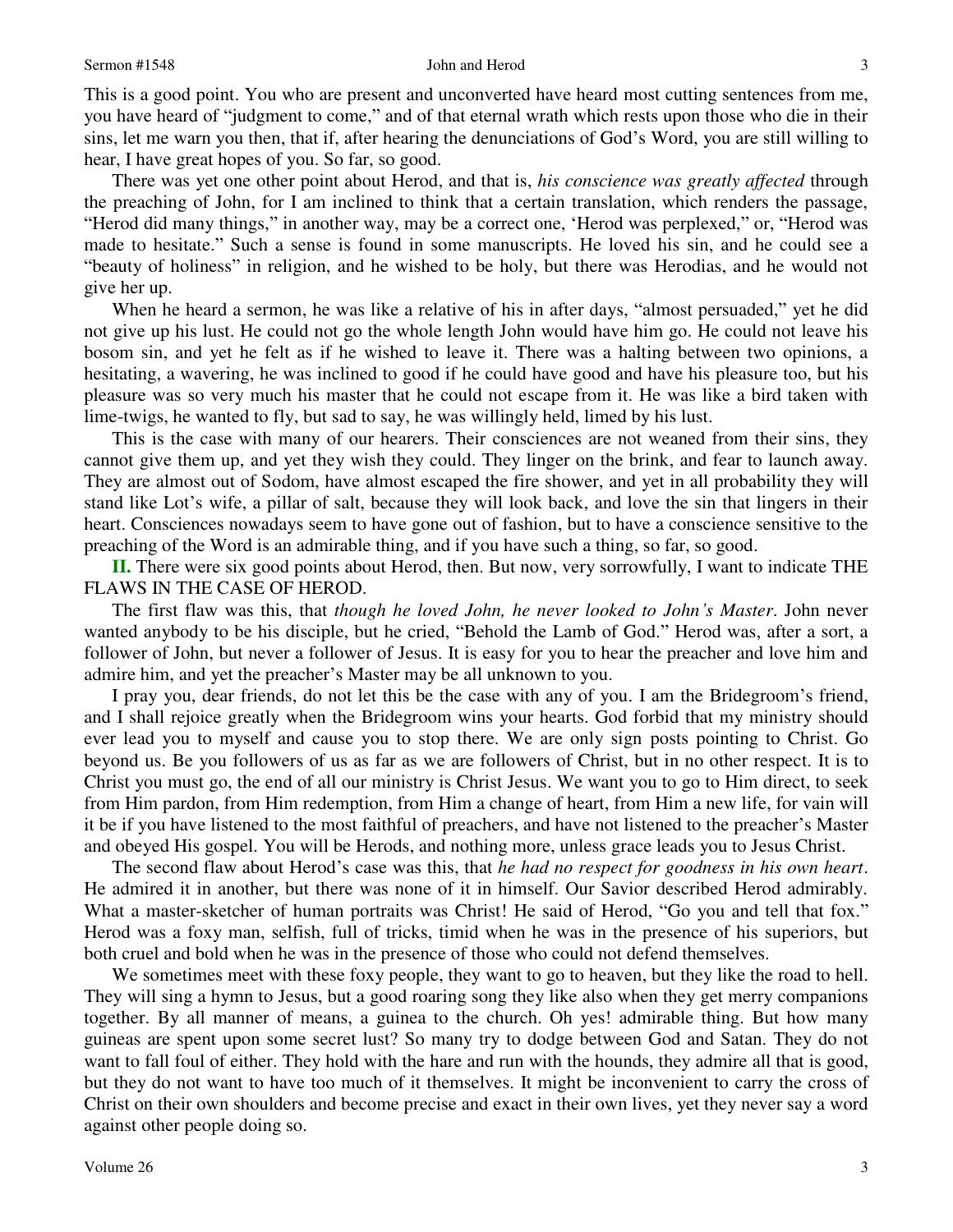It is a fatal flaw to have no root in yourself—a damning flaw, condemning your own self—to know the right and disregard it, to feel respect for it and yet trample it under foot. I judge that the doom of such will be far more dreadful than that of those who never knew the good, who were trained up in the purlieus of vice, and never had a glimpse of holiness or purity, and therefore never deliberately turned away from them.

 Another flaw in Herod's character was that *he never loved the Word of God, as God's Word*. He admired John, and probably said, "That is the man for me. See how boldly he delivers his Master's message, that is the man I should like to hear." But he never said to himself, "God sent John, God speaks to me through John, oh that I might learn what John is speaking, and be instructed and improved by the word John is uttering, because it is God's Word." No, no.

 I do pray you, ask yourselves, dear hearers, whether this may not apply to you. May it not be that you listen to a sermon because it is Mr. So-and-so's discourse, and you admire the preacher? It will be fatal to you if you treat the word in that way. It must be to you what it is in truth, the Word of God, or it will not save you. It will never impress your soul unless you accept it as the Word of God, and bow before it, and desire to feel all its power as coming to you fresh from the lips of God, and sent into your heart by His Holy Spirit.

 Now, we know Herod did not receive the word as the Word of God because he was a picker and chooser in reference to it. He did not like John's discourse when he spoke of the seventh commandment. If he spoke of the fourth commandment he would say, "That is admirable, the Jews ought to keep it," but when he dealt with the seventh commandment Herod and Herodias would say, "We do not think preachers should allude to such subjects."

 I have always noticed that people who live in the practice of vice think the servants of God ought not to allude to things so coarse. We are allowed to denounce the sins of the man-in-the-moon and the vices of savages in the middle of Africa, but as to the everyday vices of this city of London, if we put our finger upon them in God's name, then straightway someone cries, "It is indelicate to allude to these things."

 John dealt with the whole Word of God and he did not only say, "Behold the Lamb of God," but he cried, "The axe is laid to the root of the trees." He spoke plainly to the conscience. Herod, therefore, had this fatal flaw in his character that he did not attend to *all* that John delivered of the Word of God, he liked one part, and did not like another. He resembled those who prefer a doctrinal discourse, but cannot endure the precepts of God's Word. I hear one exclaim, "I like practical discourses, I do not want any doctrine." Don't you? There is doctrine in God's Word, and you are to receive what God gives you, not half a Bible, but the whole truth as it is in Jesus. That was a great fault in Herod, he did not receive the testimony of John as the Word of God.

 Next, Herod did *many* things, but *he did not do all things*. He who receives the Word of God in truth, does not only attempt to do many things, but he tries to do all that is right. He does not give up one vice, or a dozen vices, but he endeavors to forsake every false way, and seeks to be delivered from every iniquity. Herod did not care for a thorough reformation, for that would call for too great a self-denial. He had one sin he wished to keep, and when John spoke plainly about that he would not listen to him.

 Another fault with Herod was that *he was under the sway of sin*. He had given himself up to Herodias. She was his own niece, and had been married to his own brother, and was the mother of children by his own brother, and yet he led her away from his brother's house that she might become his wife, he himself, casting off one who had been a good and faithful wife to him for years. It is a mess of filthy incest one hardly likes to think of. The influence of this woman was his curse and ruin. How many men have been destroyed in that way! How many women are ruined daily in this city by coming under the vicious influence of others!

 My dear men and women, you will have to stand before God on your own account. Do not let anyone cast a spell over you. I pray you, escape for your life, run for it when vice hunts you. I may be sent at this moment with a word on purpose for you, to stir up your conscience, and arouse you to a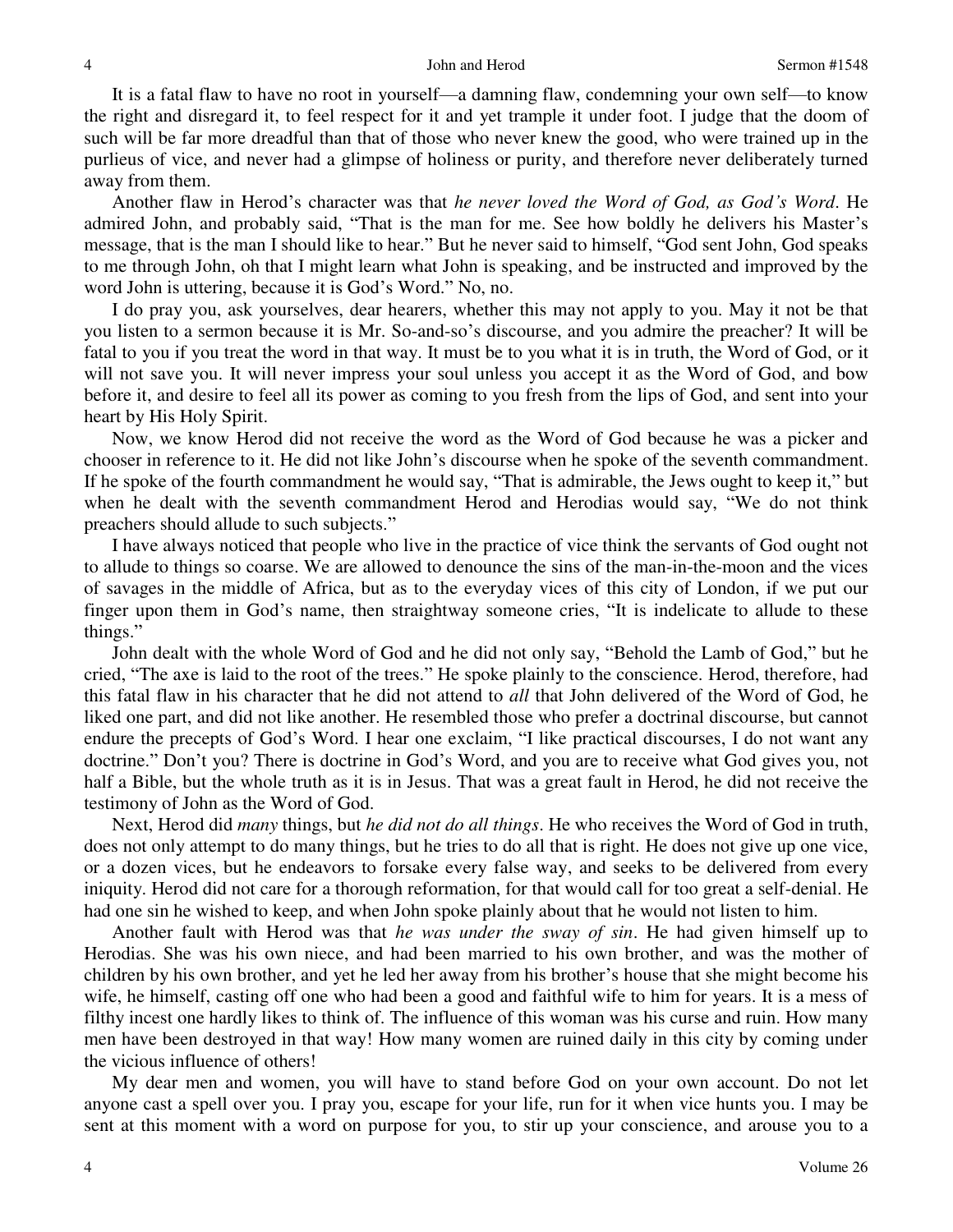### Sermon #1548 5

sense of your danger. It is always perilous to be under the influence of an unconverted person, however moral he may be, but it is supremely dangerous to be under the fascination of a wicked woman or a vicious man. God help you to rise above it by His Spirit, for if you are hearers of the Word and doers of evil, you will end in being Herods, and nothing more.

 I will only allude to another point in Herod's character, that *his religion,* although it made him do many things, *was rather one of fear than of love.* It is not said that Herod feared God, but that he "feared *John."* He did not *love* John, he *"feared* John." The whole thing was a matter of fear. He was not a lion, you see, he was a fox—fearful, timid, ready to run away from every barking cur.

 There are many people whose whole religion lies in fear. With some it is the fear of men—the fear of what people would say if they did not pretend to be religious—the fear of what their Christian associates would think of them if they were not reputable. With others there is the fear that some awful judgment would come upon them. But the mainspring of the religion of Christ is love. Oh! to love the gospel, to delight in the truth, to rejoice in holiness, this is genuine conversion. The fear of death, and the fear of hell, create a poor, poor faith, which leaves men on Herod's level still.

**III.** I conclude by showing you very sorrowfully WHAT BECAME OF HEROD.

 With all his good points he ended most wretchedly. First, *he slew the preacher whom he once respected*. It was he who did it, though the executioner was the instrument. He said, "Go and fetch John the Baptist's head in a charger." So it has happened with many hopeful hearers, they have become slanderers and persecutors of the very preachers before whom they once trembled, and as far as they could they have taken off their heads. After a time men dislike being rebuked, and they proceed in their dislike till they scoff at the things they once reverenced, and make the name of Christ a football for their jests. Beware! I pray you, beware! for the way of sin is downhill. Herod feared John, and yet he beheaded him. A person may be evangelical and Calvinistic, and so on, and yet, if he is placed under certain conditions, he may become a hater and a persecutor of the truth he once avowed.

 Herod went a step lower, however, for this Herod Antipas was the man who *afterwards mocked the Savior*. It is said, "Herod, with his men of war set him at nought, and mocked him, and arrayed him in a gorgeous robe." This is the man that "did many things" under the leading of John. His course is altered now. He spits on the Redeemer and insults the Son of God. Certain of the most outrageous blasphemers of the gospel were originally Sunday school scholars and teachers, young men who were "almost persuaded," yet they halted and hesitated, and wavered until they made the plunge and became much worse than they possibly could have become if they had not seen the light of truth.

 If the devil wants raw material to make a Judas, "the son of perdition," he takes an apostle to work upon. When he takes a thoroughly bad character like Herod, it is necessary to make him plastic as Herod had been in the hands of John. Somehow or other, border men are the worst enemies. In the old wars between England and Scotland, the borderers were the fighting men, and so the border people will do more harm than any until we get them on this side of the frontier. Oh that the grace of God may decide those who now hesitate!

 I may mention to you that before long, Herod *lost all the power he possessed*. He was a foxy man, and always tried to win power, but in the end he was recalled by the Roman emperor in disgrace. That was the end of him. Many a man has given up Christ for honor, and has lost himself as well as lost Christ. Like the man who, in the old Catholic persecuting times, was brought to prison for the faith. He said he loved the Protestant faith, but he cried, "I cannot burn." So he denied the faith, and in the dead of night his house took fire, the man who could not burn was forced to burn, but he had no comfort in that burning, for he had denied his Lord.

 If you sell Christ for a mess of pottage it will scald your lips, it will burn within your soul like molten lead forever, for "the wages of sin is death." However bright the golden coin shines, and however musical may be its chink, it will prove an awful curse to the man who sells his Lord to gain it.

 Today the name of Herod is *infamous forever*. As long as there is a Christian church, the name of Herod will be execrated. And is it not a solemn reflection that "Herod feared John, and did many things,